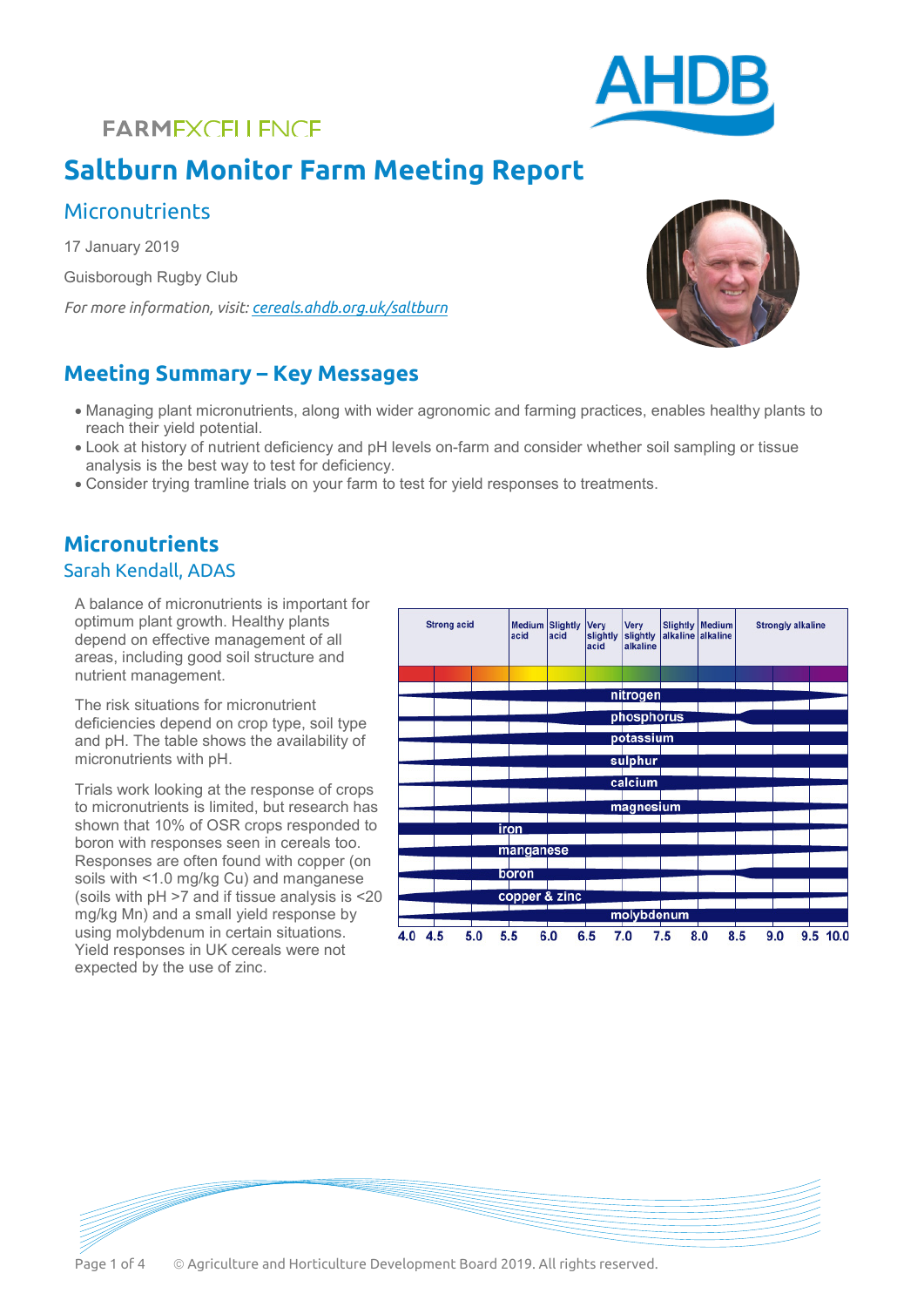## **FARMEXCELLENCE**



Micronutrients are used in different ways in the plant – the key micronutrients and their deficiency symptoms can be seen below:

| <b>Micronutrient</b>                 | <b>Manganese</b>                                                                                                                                                              | <b>Copper</b>                                                                                                                                                                                               | <b>Zinc</b>                                                                                            | <b>Boron</b>                                                                                                                                     | Molybdenum                                                                             |
|--------------------------------------|-------------------------------------------------------------------------------------------------------------------------------------------------------------------------------|-------------------------------------------------------------------------------------------------------------------------------------------------------------------------------------------------------------|--------------------------------------------------------------------------------------------------------|--------------------------------------------------------------------------------------------------------------------------------------------------|----------------------------------------------------------------------------------------|
| Role in the<br>plant                 | <b>Activates</b><br>enzymes<br>involved in<br>protein<br>synthesis, lipid<br>metabolism and<br>photosynthesis                                                                 | <b>Essential</b><br>component of<br>proteins involved in<br>metabolic<br>pathways;<br>important for<br>production of<br>viable pollen in<br>grain production;<br>role in maintaining<br>cell wall structure | Component of<br>enzymes involved<br>in photosynthesis,<br>sugar formation<br>and protein<br>synthesis. | Controls<br>metabolic<br>processes;<br>structural<br>component of<br>cell walls;<br>affects cell<br>division                                     | <b>Required for</b><br>the function<br>of enzymes<br>involved in<br>redox<br>processes |
| <b>Deficiency</b><br><b>Symptoms</b> |                                                                                                                                                                               |                                                                                                                                                                                                             |                                                                                                        |                                                                                                                                                  |                                                                                        |
|                                      | Cereals: grey<br>flecking/striping;<br>pale and limp<br>leaves<br>OSR: yellowing<br>and mottling;<br>symptoms first<br>on middle<br>leaves, then<br>spread to older<br>leaves | Cereals: Pale,<br>twisted leaves;<br>stunted plants;<br>blind grain sites                                                                                                                                   | Cereals: Pale<br>stripes; affected<br>tissue dies and<br>turns pale brown                              | <b>OSR: Dieback</b><br>of apical<br>growing point;<br>young leaves<br>small/puckere<br>d; brittle<br>tissue; stem<br>cracking; poor<br>flowering | OSR:<br>reduced leaf<br>area, pale,<br>limp leaves                                     |



Page 2 of 4  $\circ$  Agriculture and Horticulture Development Board 2019. All rights reserved.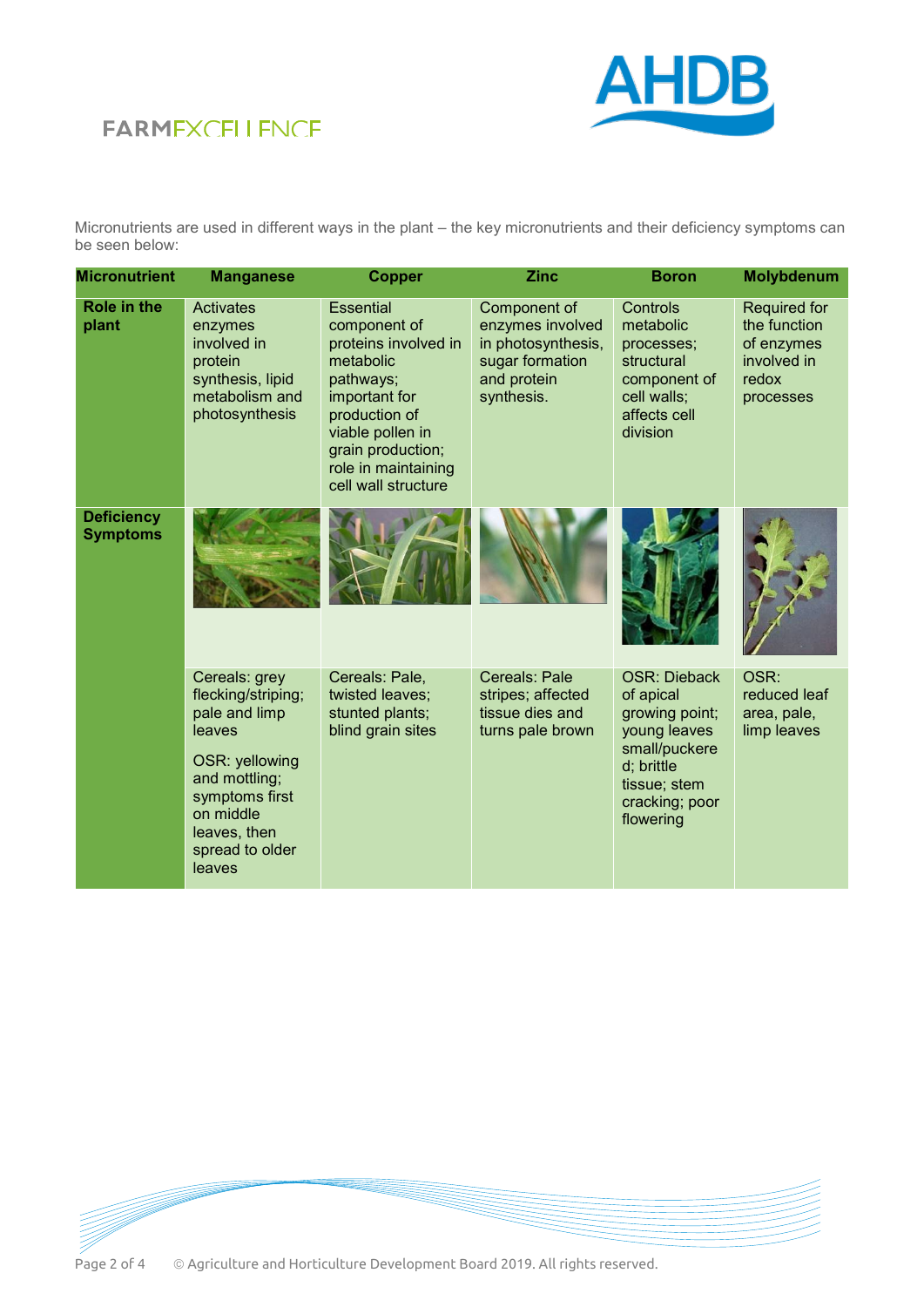



In order to diagnose micronutrient deficiencies, this can be done in three ways: visual symptoms, soil analysis or tissue analysis.

This table highlights the currently known ways of determining a risk of deficiency via soil or tissue analysis.

|              | <b>Crop affected</b> | Soil risk factors                                               | Soil<br>analysis           | <b>Tissue</b><br>analysis    |
|--------------|----------------------|-----------------------------------------------------------------|----------------------------|------------------------------|
| <b>Boron</b> | <b>OSR</b>           | Sandy, High OM<br>pH > 7                                        | <b>Yes</b><br>$< 0.8$ mg/l | Yes<br>$<$ 20 mg/kg          |
| Copper       | <b>Cereals</b>       | Sandy, peat, Shallow<br>chalk, High OM                          | <b>Yes</b><br>$< 1.0$ mg/l | <b>No</b>                    |
| Manganese    | Cereals & OSR        | pH >7.5, sandy >6.5<br>Organic/peat $pH > 6$<br>Fluffy seed bed | No                         | Yes<br>$<$ 20 mg/kg          |
| Molybdenum   | <b>OSR</b>           | pH < 6.5                                                        | <b>Yes</b><br>$< 0.1$ mg/l | P                            |
| <b>Zinc</b>  | <b>Cereals</b>       | Sandy soils with high<br>pH and P index                         | <b>Yes</b><br>$<$ 1.5 mg/l | <b>Yes</b><br>$<$ 15 $mg/kg$ |